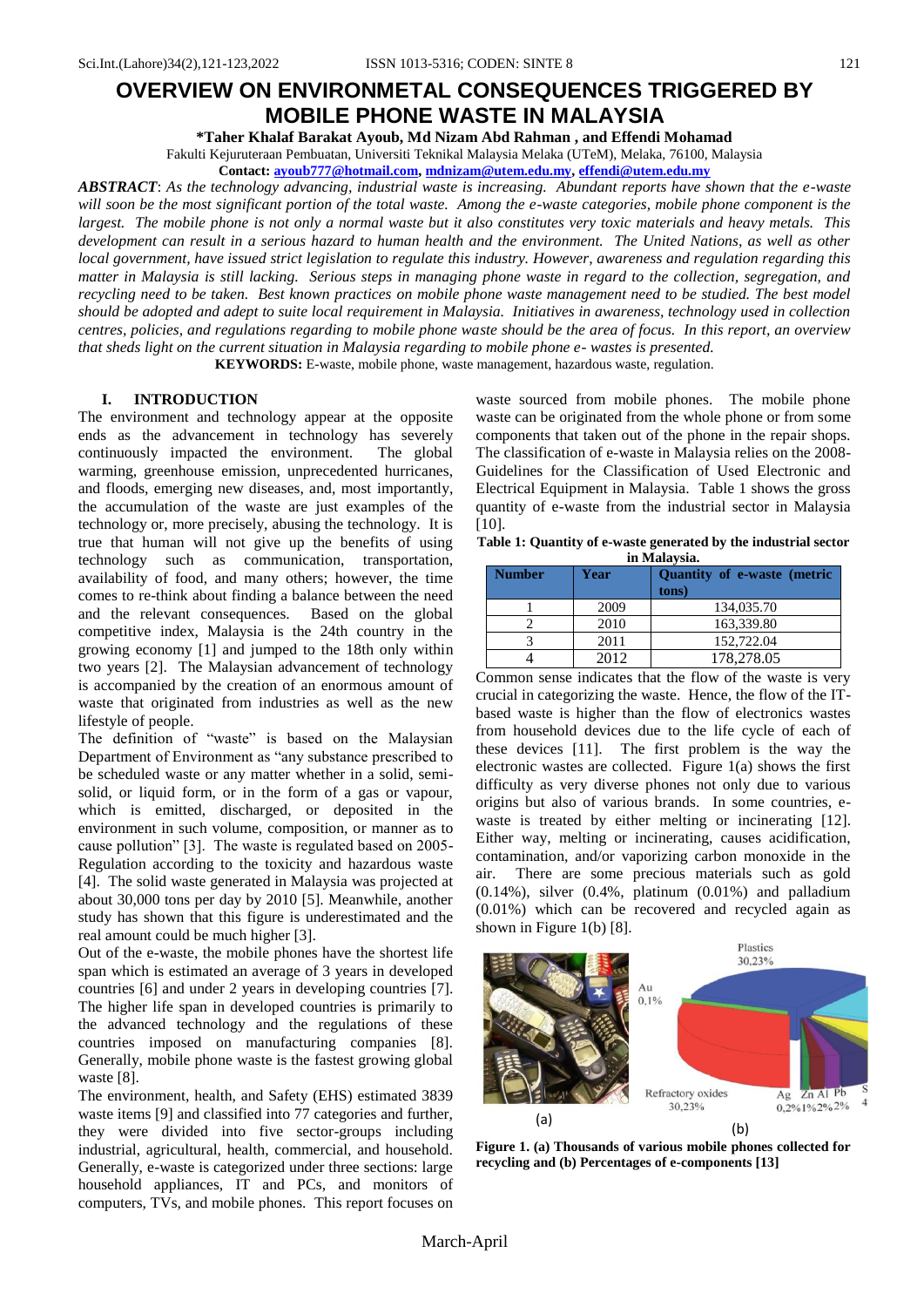#### **II. MALAYSIAN CURRENT SITUATION**

The situation in Malaysia is alarming and it requires an urgent remedy that includes setting a structural-mechanisms fortified by the adequate framework. The method of collecting the e-waste has not yet up to the level needed. In Malaysia, for instance, there are 122 partial recovery facilities and only 16 full recovery facilities [13]. This number of recovery facilities is not enough for a country in size of Malaysia and, the country is progressing to be one of the developed countries where the waste is one of the natural consequences of such development. Secondly, in Malaysia, the current focus is only on several materials which are inclusively classified as lead, mercury, and cadmium [13]. Meanwhile, there are tons of hazardous material in the e-wastes of computers and mobile phones. Thirdly, the statistics have shown alarming news where Malaysian e-waste in 2012 has reached only approximately 10–15% of the total generated scheduled waste and expected to gradually increase in the future. The fourth issue is about the level of awareness among people about the danger of the e-waste especially the mobile phones which is at a very low level [14]. The fifth issue is the lack of legislation the mandates big companies to pay for the cost needed to save the environment by investors [15]. The sixth issue is showing that there is no program of monitoring the e-waste in general nor the mobile phones waste, in particular.

As a result, the current collection rate of obsolete mobile phones in Malaysia is still very low which requires special attention to this drawback. The department of environment Malaysia (DOE) tried to provide special pins at convenient locations to collect mobile phones but, the results are still not encouraging [15]. In addition, a plan between DOE and big companies such as NOKI to encourage people to use special pins for mobile collection, this plan was also not very successful [16] 16]. Research has shown that the reason behind such a failing plan was mainly due to the level of the awareness among Malaysians regarding the ewaste and the weakness of enforcement of regulations imposed on industrial sectors [17]. From an economic point of view, the investment in treating the phone waste is very limited. Additionally, the high cost of labour made repairing electronic devices undesirable and, instead, replacing these devices seems much easier.

Having identified the most important conditions of the current status of the mobile phones collection, this study will use the gaps of the arisen from the collection to study the most important and the effective methodologies to make the first step of treating mobile phone waste successful.

## **III. MANAGEMENT OF MOBILE PHONE WASTE**

The first step for achieving the best methodology of mobile phone management is to estimate the flow of the waste, the quantity, and the means of reaching the waste. Previous studies conducted in different countries have been providing answers to each of these concerns with emphasis on local waste generation rather than at international level. The generation of the mobile phone waste was studied in the Czech Republic using the life span as an indicator to make the proper methodology of predicted waste [18]. A similar methodology was conducted in developed countries such as Japan, China, US, UK, and Korea and in developing countries such as Nigeria [19]. Another approach for the

prediction of the mobile phone waste was studied based on comparing the market supply method and consumption [20]. Despite the fact that both methods rely on considering the current consumption of the mobile phones, the two methods showed different results and, as such, the selection between the methods becomes very important. The purpose of these studies is simple to better manage the mobile phone waste intended to reuse, reduce, or recycle.

The management of the mobile phone waste is tightly related to the knowledge of the consumers regarding the contents, hazard, and the impact on the environment. The low recycling rate of mobile phones is indicative of the type of attitude of the customers towards the importance of recycling. As an example, it was reported that 80% of a very diverse population in Nigeria are will to pay a certain amount of money for environment recovery due to mobile phones [21]. The study was also concluded that the majority is willing to send their spoiled phone to the recycling centers. The attitude towards recycling mobile phones seems to depend on culture, age, sex, and profession. The youngsters in Germany do not pay much attention to their old phones [22]. The Chinese are reluctant to pay for phone recycling; however, on the contrary, they tried to keep their phone for a longer time which is estimated at more than three years [23]. The overall conclusion by various studies has suggested that phone recycling is generally low in both developing and developed countries [19].

The recycling consists of many phases which start with a phase called the end-of-life (EOL). In EOL, the toxic materials are exposed making this phase the most dangerous state as the toxic materials impose the highest risk on health and the environment [7]. At EOL stage, the toxic materials are recovered by extraction these materials using suitable technology which should be available at the recovery facilities. The recovery process is very expensive and without the government interference, the process will not succeed mainly due to the financial sector is not willing to take part in the process which, in advanced, does not show profit [24].

### **IV. CONCLUSION AND FUTURE WORK**

It is a fact that the waste caused by the mobile phone is growing and it has become a very serious problem. Despite the effort performed by the department of environment, the overall effort still below the required level to address such monumental problem. Currently, there are enormous issues that have not been considered, such as setting a program for awareness, creating monitoring system, enhancing the process in recovery centers, improving the segregation of the phones, and providing recycling centers with sophisticated scientific program and capabilities. Having these issues administered, the treatment of phone waste should be built on strong foundations. The most important steps that could be considered for future work are the holistic waste management plan for the entire mobile phone life cycle from design to disposal stages. The plan should put back the responsibility of waste management not only to the end users, but also to all the stakeholders throughout the mobile phone supply chain.

#### **ACKNOWLEDGMENTS**

The authors wish to acknowledge Fakulti Kejuruteraan Pembuatan dan Universiti Teknikal Malaysia Melaka for